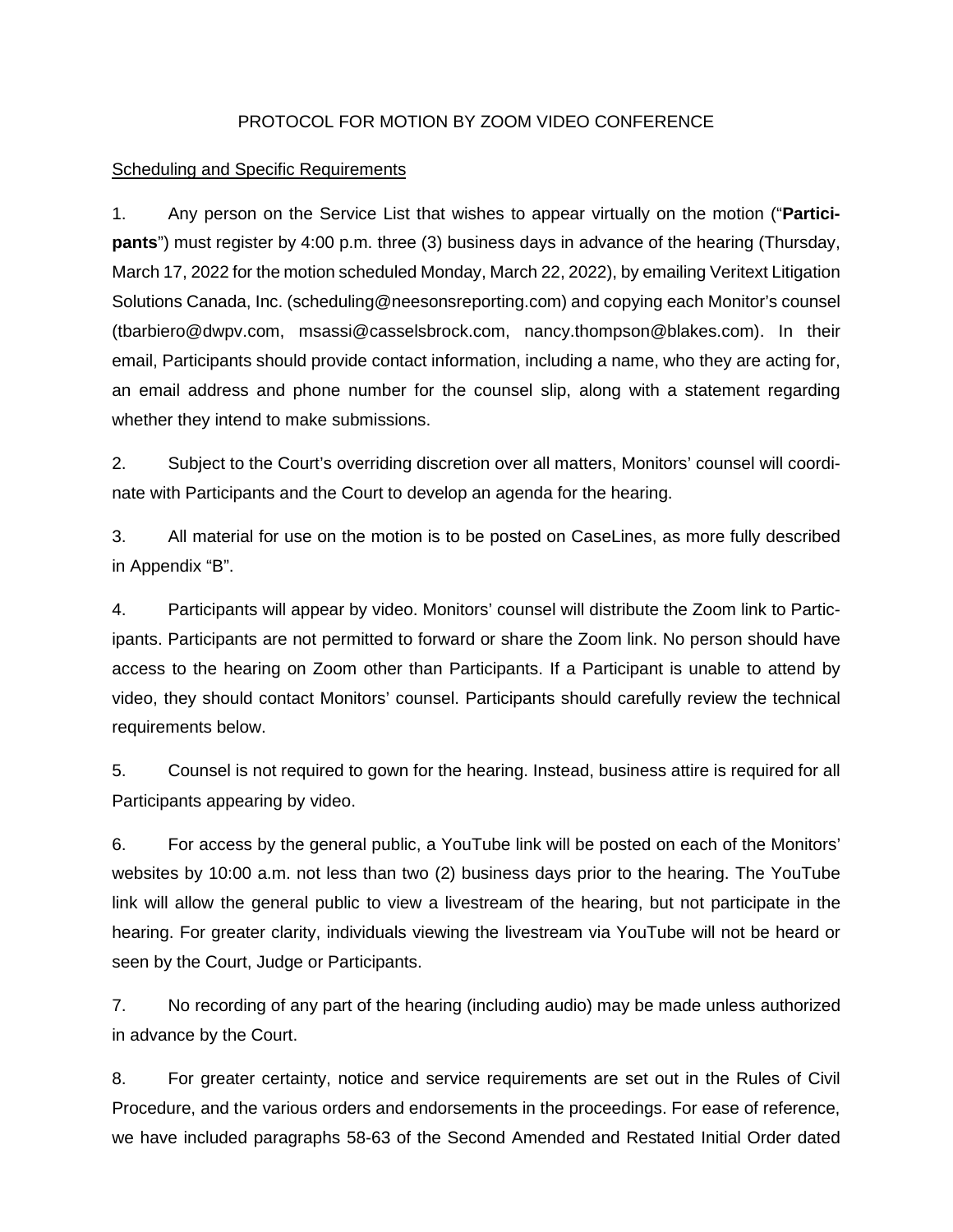March 8, 2019 in the JTIM proceedings, attached as Appendix "A". It should be noted that similar notice and service requirements have been set out in various orders and endorsements in the parallel proceedings of Imperial and RBH. Nothing in this protocol modifies or amends Orders of the Court related to service requirements, the Rules of Civil Procedure, any Commercial List Practice Direction or other applicable rules.

9. Participants will be placed into a virtual waiting room upon entering the Zoom meeting.

# Technical Requirements for Zoom Participants

10. Participants will require a device with a working microphone and camera. The device can be a computer (desktop or laptop), tablet or smartphone. The device must be connected to an internet connection that is sufficient to send and receive video and audio.

11. Each Participant is responsible for ensuring that they have suitable equipment to participate in the hearing and that such equipment works properly. Participants must test such equipment well in advance of the scheduled hearing to ensure:

- (a) that they are familiar with how to use such equipment;
- (b) the compatibility and functioning of such equipment; and
- (c) that the remote location has adequate internet bandwidth to support the use of Zoom without interruption.

12. Each Participant is also responsible for ensuring that they are familiar with the features and operation of Zoom. Participants must ensure that they have downloaded any necessary software, and practiced using Zoom, well in advance of the scheduled hearing.

13. Counsel on Zoom should identify their display name in the following format: [First Name] [Last name], for [Client].

14. Participants should log on using the Zoom link provided approximately 30 minutes before the hearing is scheduled to begin. During this time, Participants should speak to each other to determine if there are any audio/visual/connection issues.

15. It is suggested that Participants use the "gallery view" mode, rather than the "active speaker" mode, available on Zoom.

16. It is suggested that only counsel who are making submissions turn on their cameras during the hearing.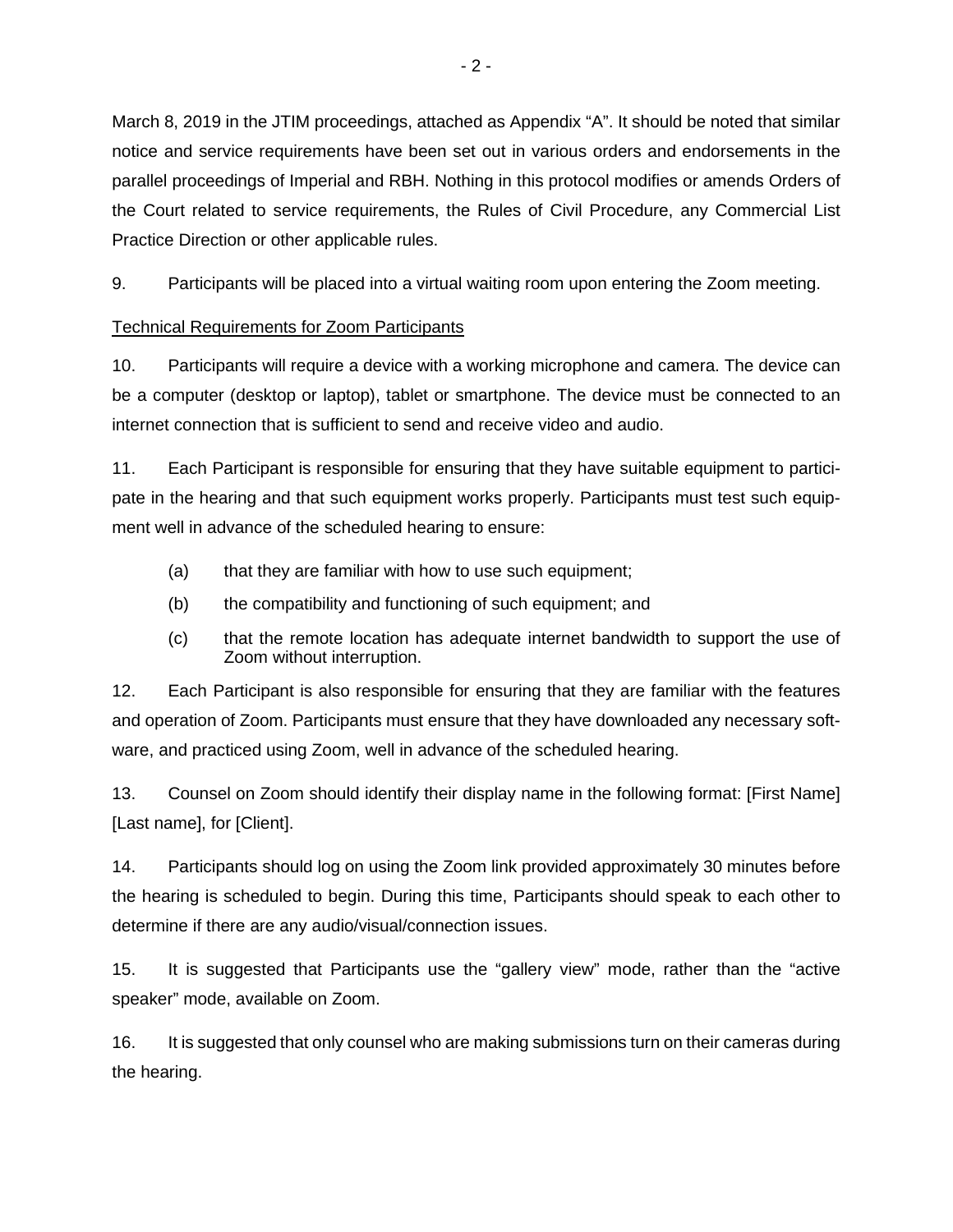17. Should a Participant become disconnected from Zoom or experience technical difficulties during the hearing, they should immediately inform the Court by sending an email to Veritext Litigation Solutions Canada, Inc. (scheduling@neesonsreporting.com).

18. Further participant information is included in Appendix "B."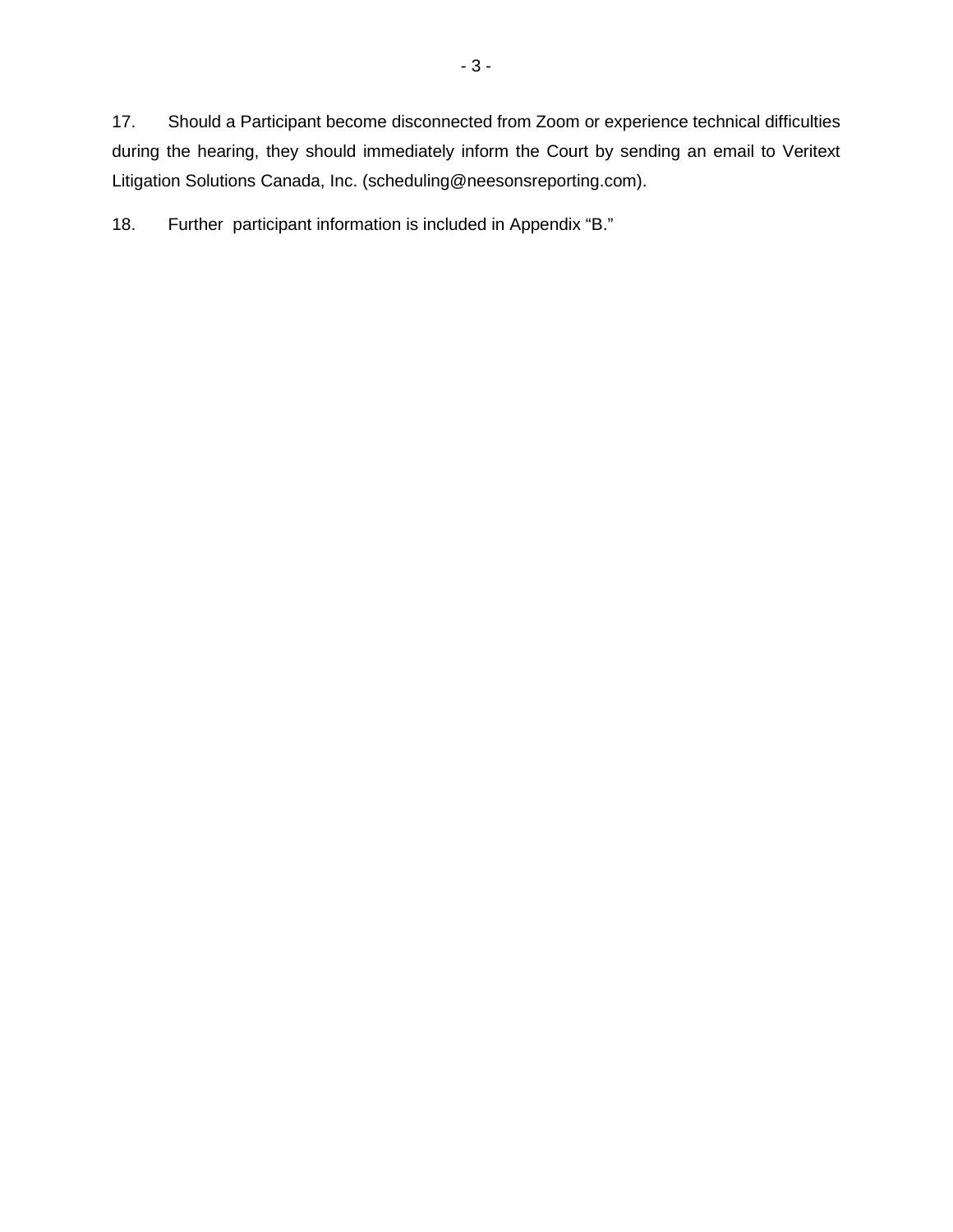#### APPENDIX "A"

58. **THIS COURT ORDERS** that, subject to paragraph 59, all motions in this proceeding are to be brought on not less than seven (7) calendar days' notice to all persons on the Service List. Each Notice of Motion shall specify a date (the **"Return Date"**) and time for the hearing.

59. **THIS COURT ORDERS** that motions for relief on an urgent basis need not comply with the notice protocol described herein.

**60. THIS COURT ORDERS** that any interested Person wishing to object to the relief sought in a motion must serve responding motion material or, if they do not intend to file material, a notice in all cases stating the objection to the motion and the grounds for such objection in writing (the **"Responding Material''**) to the moving party, the Applicant and the Monitor, with a copy to all Persons on the Service List, no later than 5 p.m. on the date that is four (4) calendar days prior to the Return Date (the **"Objection Deadline"**).

61. **THIS COURT ORDERS** that, if no Responding Materials are served by the Objection Deadline, the judge having carriage of the motion (the **"Presiding Judge"**) may determine:

- (a) whether a hearing is necessary;
- (b) whether such hearing will be in person, by telephone or by written submissions only; and
- (c) the parties from whom submissions are required

(collectively, the **"Hearing Details"**). In the absence of any such determination, a hearing will be held in the ordinary course.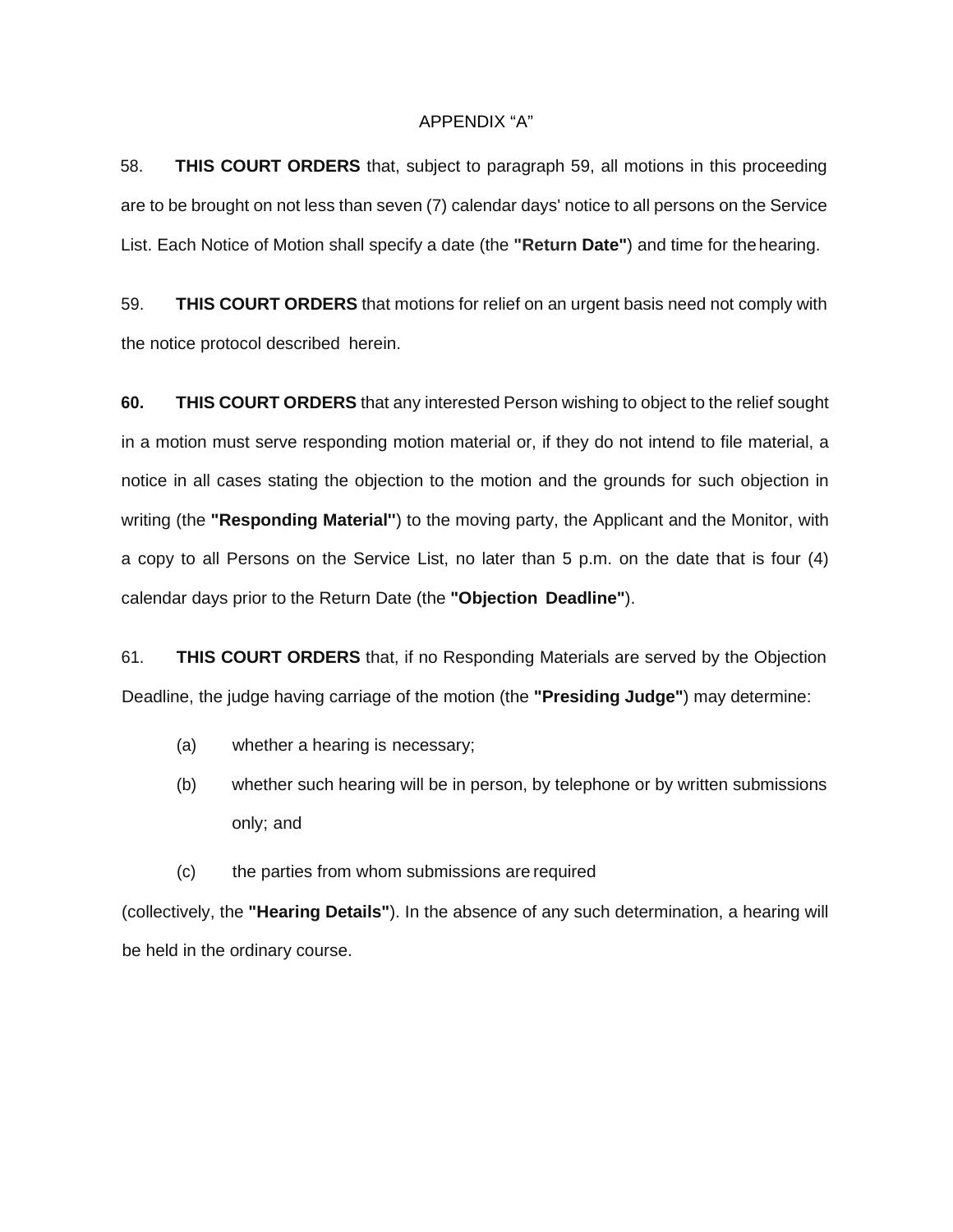62. **THIS COURT ORDERS** that, if no Responding Materials are served by the Objection Deadline, the Monitor shall communicate with the Presiding Judge regarding whether a determination has been made by the Presiding Judge concerning the Hearing Details. The Monitor shall thereafter advise the Service List of the Hearing Details and the Monitor shall report upon its dissemination of the Hearing Details to the Court in a timely manner, which may be contained in the Monitor's next report in the proceeding.

63. **THIS COURT ORDERS** that if any party objects to the motion proceeding on the Return Date or believes that the Objection Deadline does not provide sufficient time to respond to the motion, such objecting party shall, promptly upon receipt of the Notice of Motion and in any event prior to the Objection Deadline, contact the moving party and the Monitor (together with the objecting party and any other party who has served Responding Materials, the "**Interested Parties**") to advise of such objection and the reasons therefor. If the Interested Parties are unable to resolve the objection to the timing and schedule for the motion following good faith consultations, the Interested Parties may seek a scheduling appointment before the Presiding Judge to be held prior to the Return Date or on such other date as may be mutually agreed by the Interested Parties or as directed by the Presiding Judge to establish a schedule for the motion. At the scheduling appointment, the Presiding Judge may provide directions including a schedule for the delivery of any further materials and the hearing of the contested motion, and may address such other matters, including interim relief, as the Court may see fit. Notwithstanding the foregoing, the Presiding Judge may require the Interested Parties to proceed with the contested motion on the Return Date or on any other date as may be directed by the Presiding Judge or as may be mutually agreed by the Interested Parties, if otherwise satisfactory to the Presiding Judge.

 $-2 -$